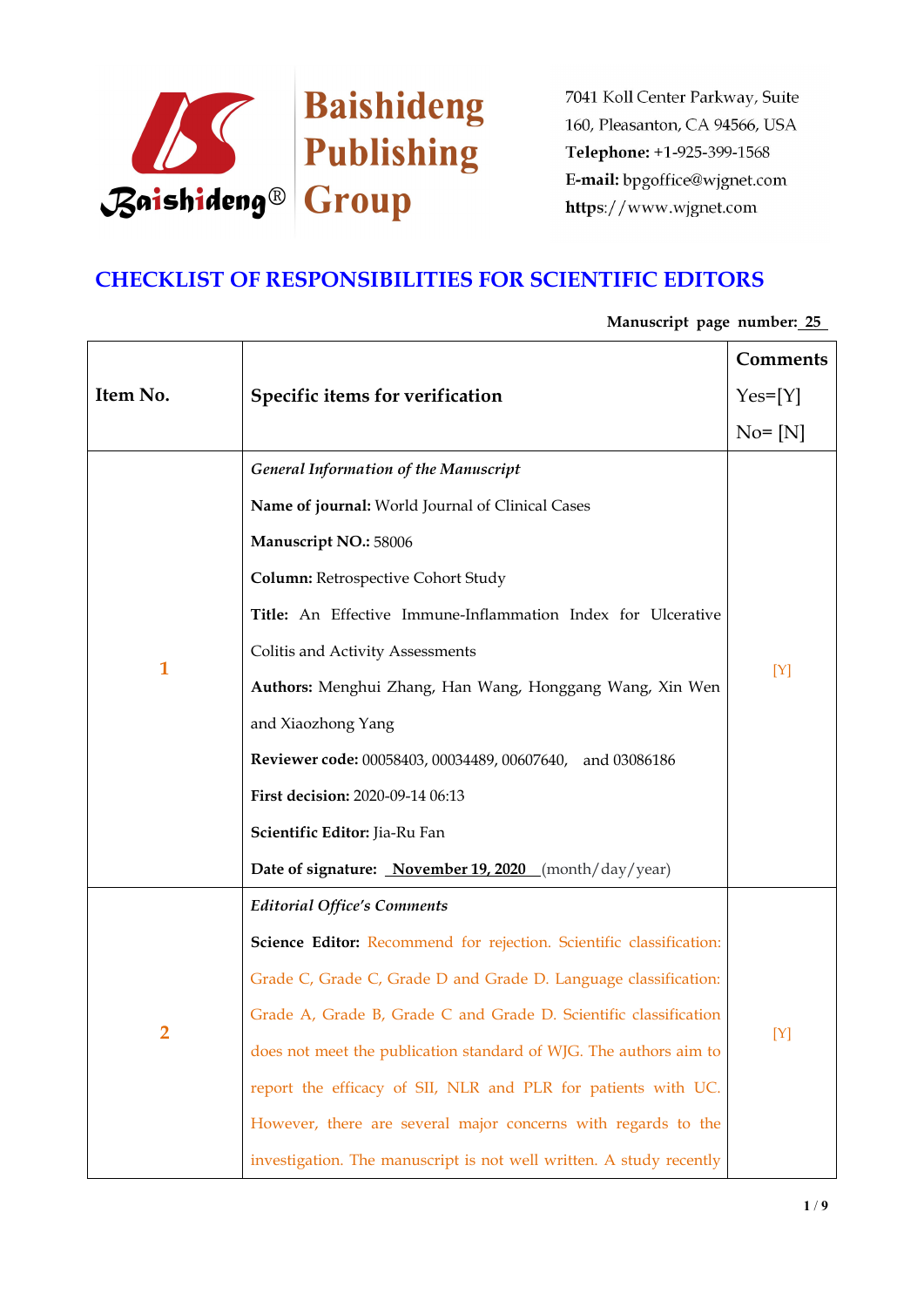

|                  | reported usefulness of NLR, and PLR for UC treated with anti-TNF.       |     |
|------------------|-------------------------------------------------------------------------|-----|
|                  | This study lacks novelty. Language needs a great deal of polishing.     |     |
|                  | Therefore, I suggest the Editorial Office director reject this          |     |
|                  | manuscript.                                                             |     |
|                  | Editorial Office Director: I have checked the comments written by       |     |
|                  | the science editor.                                                     |     |
|                  | Company Editor-in-Chief: I recommend the manuscript to be               |     |
|                  | published in the World Journal of Clinical Cases.                       |     |
| 3                | The fixed headings are copied.                                          | [Y] |
|                  | The title concisely summarizes the main topic of the study and is       |     |
|                  | not too long (no more than 18 words). Words such as 'exploration',      |     |
| $\boldsymbol{4}$ | 'research', 'analysis', 'observation', and 'investigation' are avoided. | [Y] |
|                  | The title does not start with 'The' and does not include any Arabic     |     |
|                  | numbers or uncommon abbreviations.                                      |     |
| 5                | A short running title is provided (no more than 6 words).               | [Y] |
|                  | The authors' full family (sur)names and full/abbreviated first          |     |
| 6                | names are listed on the title page and are consistent with those        | [Y] |
|                  | listed in the signed BPG Copyright License Agreement form.              |     |
|                  | The 'Author contributions' passage describes the specific               |     |
|                  | contribution(s) made by each author. The author's names are listed      |     |
|                  | in the following format: full family (sur)name followed by              |     |
|                  | abbreviated first and middles names.                                    |     |
|                  | e.g., "Wang CL and Liang L contributed equally to this work; Wang       |     |
| 7                | CL, Liang L, Fu JF, Zou CC, Hong F and Wu XM designed the               | [Y] |
|                  | research study; Wang CL, Zou CC, Hong F and Wu XM performed             |     |
|                  | the research; Xue JZ and Lu JR contributed new reagents and             |     |
|                  | analytic tools; Wang CL, Liang L and Fu JF analyzed the data; and       |     |
|                  | Wang CL, Liang L and Fu JF wrote the manuscript. All authors            |     |
|                  | have read and approve the final manuscript."                            |     |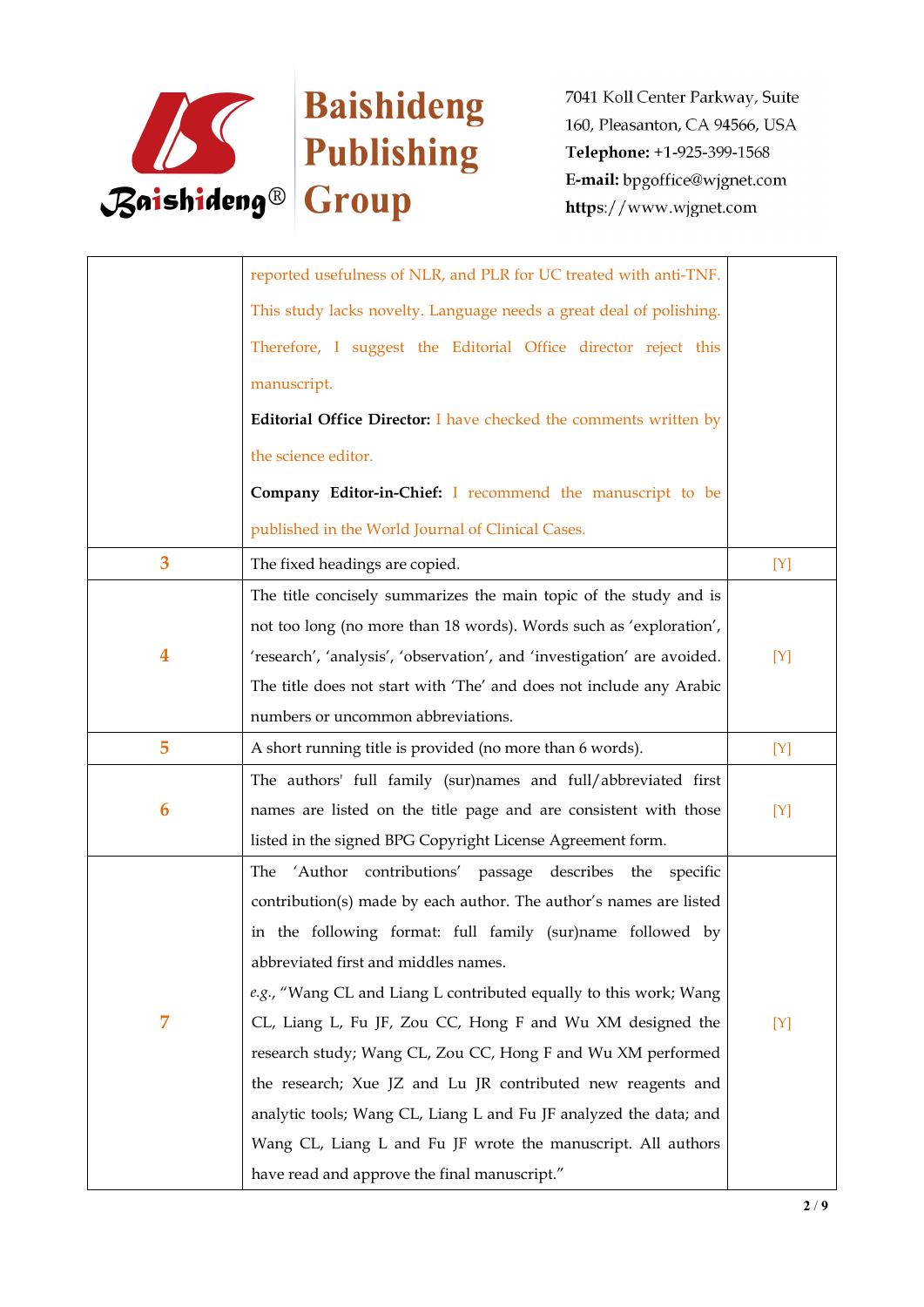

|           | The 'Supported by' statement describes the source(s) of financial       |     |
|-----------|-------------------------------------------------------------------------|-----|
| 8         | support and includes the corresponding identification number(s)         | [N] |
|           | and program ID(s) if available, and contains no spelling errors.        |     |
|           | The 'Corresponding author' passage provides the corresponding           |     |
|           | author's full first and family (sur)names, abbreviated title (e.g., MD, |     |
| 9         | PhD), affiliated institute's name and complete postal address           | [Y] |
|           | (including zip code) and e-mail (written in all lowercase), and         |     |
|           | contains no spelling errors.                                            |     |
|           | The Manuscript Tracking information (i.e., Received, Peer review        |     |
|           | started, First decision, Revised, Accepted, Article in press, and       |     |
| 10        | Published online) are provided along with the corresponding editor      | [Y] |
|           | and date for each item, and contain no spelling errors.                 |     |
|           | The Abstract section is formatted according to the article-specific     |     |
|           | style (structured vs unstructured) and word count thresholds, as        |     |
|           | follows:                                                                |     |
|           | Commentary, Frontier, Diagnostic Advances, Medical Ethics,              |     |
|           | Minireview, Review, Therapeutics Advances, and Topic Highlight:         | [Y] |
| 11        | Non-structured abstract that is no less than 200 words.                 |     |
|           | Field of Vision, Case Report and Letter to the Editor:                  |     |
|           | Non-structured abstract that is no less than 150 words.                 |     |
|           | Research articles: Structured abstract with subsections for AIM (no     |     |
|           | more than 20 words); METHODS (no less than 80 words); RESULTS           |     |
|           | (no less than 120 words); and CONCLUSION (no more than 26               |     |
|           | words).                                                                 |     |
|           | The 'Key words' list provides 5-10 keywords that reflect the main       |     |
| <b>12</b> | content of the study. The first letter of each keyword is capitalized,  | [Y] |
|           | and each keyword is separated by a semicolon.                           |     |
|           | The "citation" contains authors' names and manuscript title. The        |     |
| 13        | name of the first author should be typed in bold letters; the family    | [Y] |
|           | (sur) name of all authors should be typed with the first letter         |     |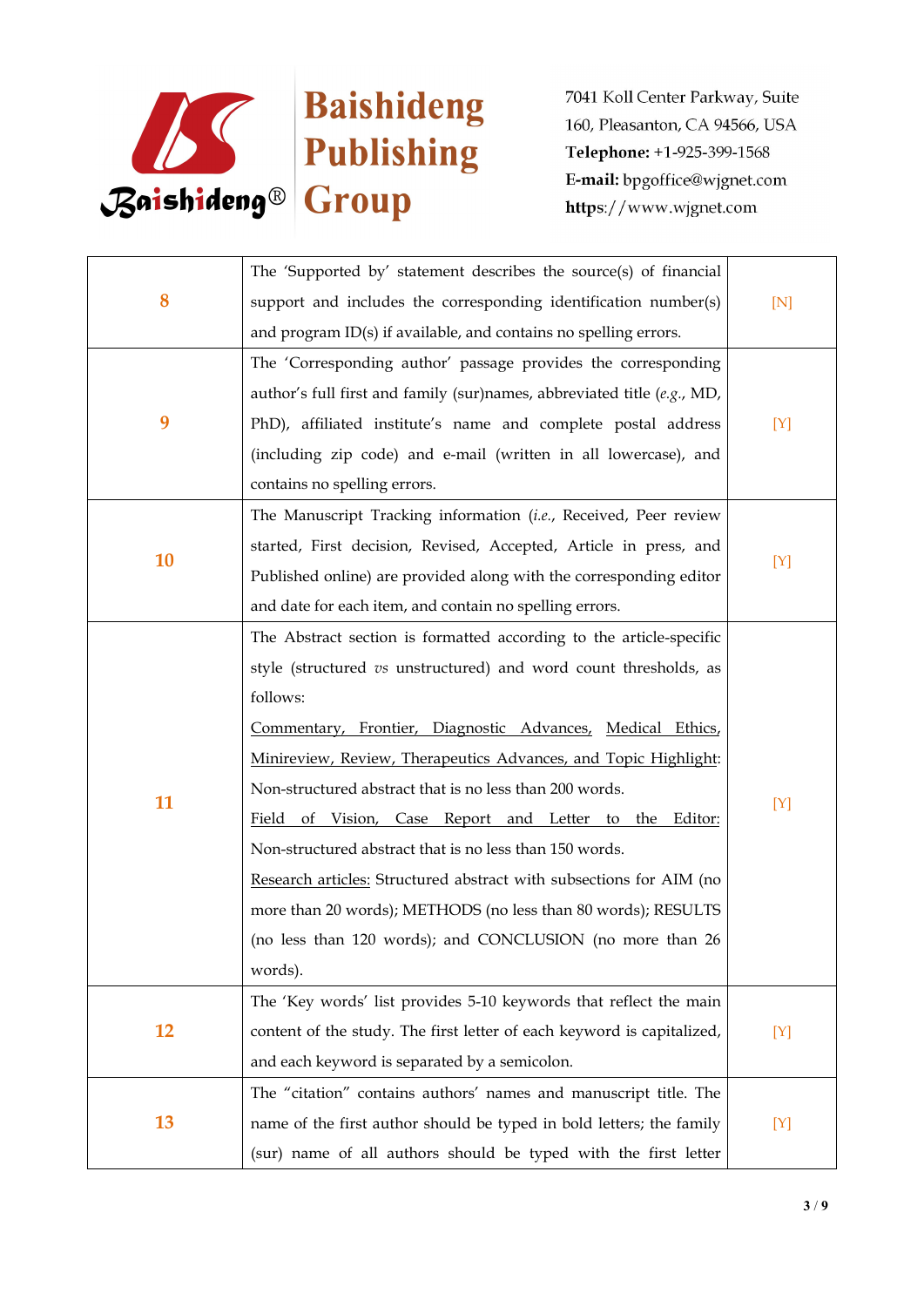

|           | capitalized, followed by their abbreviated first and middle initials.              |     |
|-----------|------------------------------------------------------------------------------------|-----|
|           | For example, an article by Jae Moon Yoon, Ki Young Son, Chun Sick                  |     |
|           | Eom, Daniel Durrance, Sang Min Park will be written as Yoon JM,                    |     |
|           | Son KY, Eom CS, Durrance D, Park SM. Pre-existing diabetes                         |     |
|           | mellitus increases the risk of gastric cancer: A meta-analysis. World J            |     |
|           | Gastroenterol 2019; In press                                                       |     |
|           | The 'Core tip' provides a summary (less than 100 words) of the                     |     |
|           | study that outlines the most innovative and important arguments                    |     |
| 14        | and core contents of the paper and will serve to effectively attract               | [Y] |
|           | readers.                                                                           |     |
|           | The 'INTRODUCTION' section clearly describes the relevant                          |     |
|           | background information for the study. Only the most relevant and                   |     |
|           | current (within the past 5 years) literature is cited, with the                    |     |
|           | exception of rare instances of seminal literature citations. All                   |     |
|           | technical terms and/or abbreviations are explained and/or defined,                 |     |
| 15        | with the full name of abbreviations given upon first appearance in                 |     |
|           | the text and the abbreviation presented in parentheses [i.e.,                      | [Y] |
|           | "computed tomography (CT)"]. First-person pronouns (e.g., 'I',                     |     |
|           | 'we') are used appropriately to clearly indicate the work performed                |     |
|           | by the author(s). When weaknesses of previous studies are                          |     |
|           | described in the text to highlight the innovations related to the                  |     |
|           | current study, the information is presented carefully.                             |     |
|           | The 'MATERIALS AND METHODS' section clearly and accurately                         |     |
| <b>16</b> | describes all materials and methods used to obtain the data                        |     |
|           | $[{\rm Y}]$<br>presented in the article and is adequate for a reader to repeat the |     |
|           |                                                                                    |     |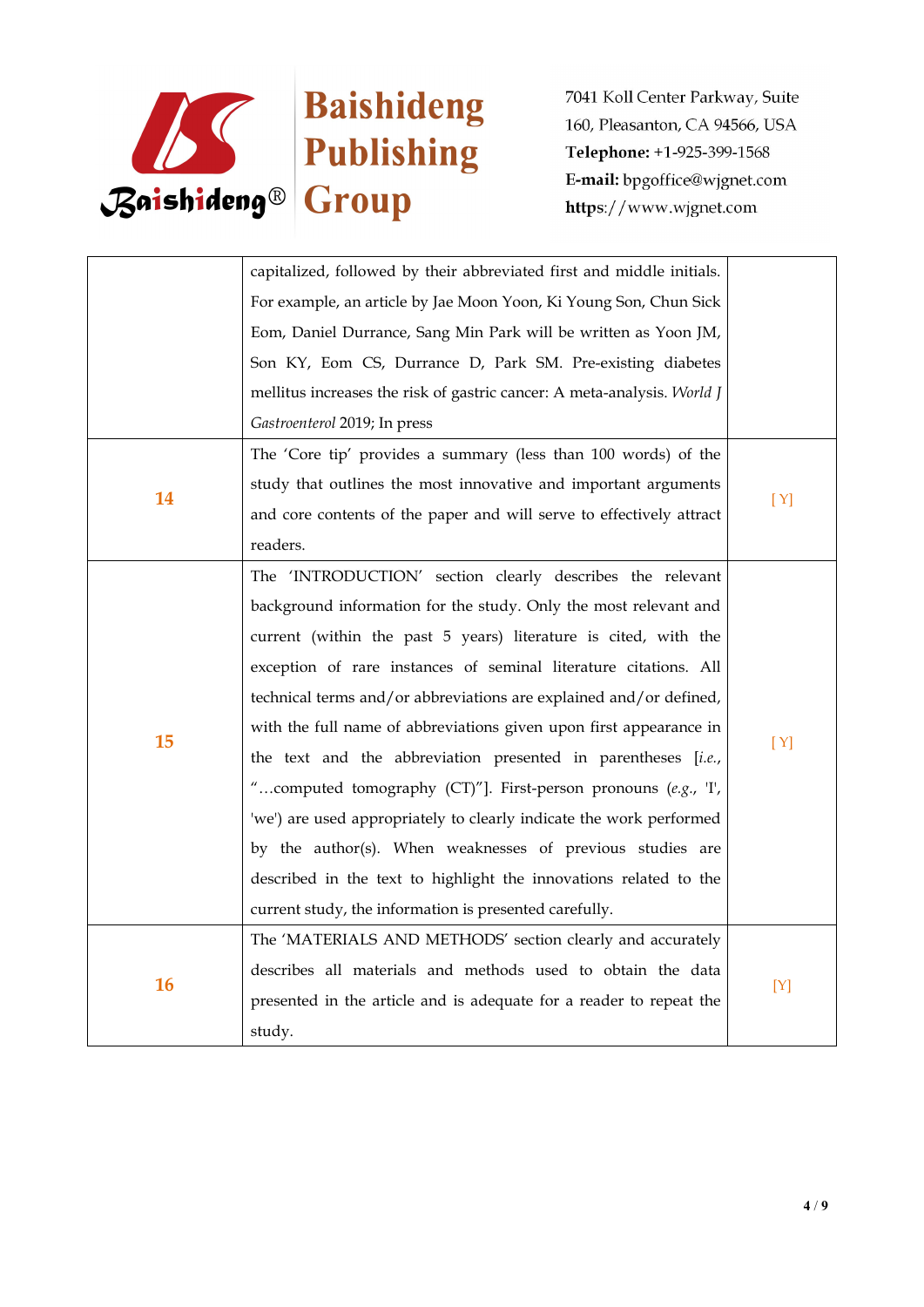

|    | The 'RESULTS' section concisely describes the observational and                                    |     |
|----|----------------------------------------------------------------------------------------------------|-----|
|    | experimental results. Representative data and data that have                                       |     |
|    | scientific significance are emphasized. Data is presented in either                                |     |
| 17 | the text, a table or figure (i.e., chart, diagram, graph or image), but is                         | [Y] |
|    | not repeated among each. Information presented in the tables and                                   |     |
|    | figures clearly describes the trends, meaning, and inferences.                                     |     |
|    | Results described in textual form are accurate, concise and clear.                                 |     |
|    | Statistical symbols are accurate. Statistical significance is expressed                            |     |
|    | as ${}^{a}P$ < 0.05, ${}^{b}P$ < 0.01 (P > 0.05 usually does not need to be denoted).              |     |
| 18 | If there are other series of $P$ values, $\frac{c}{P}$ < 0.05 and $\frac{dP}{dP}$ < 0.01 are used, | [Y] |
|    | and a third series of P values is expressed as $\degree P$ < 0.05 and $\degree P$ < 0.01.          |     |
|    | Statistical data is expressed as mean ± SD or mean ± SE.                                           |     |
|    | The 'DISCUSSION' section (1) describes the main purpose and                                        |     |
|    | hypothesis of the study; (2) summarizes the most important results;                                |     |
|    | (3) illustrates and explains the results (but does not simply repeat                               |     |
| 19 | the data) and draws conclusions or inferences based on the results;                                |     |
|    | (4) points out the limitations of the study and their impact on the                                | [Y] |
|    | results, as well as proposes further advice on future research                                     |     |
|    | topic(s) or direction(s); and (5) describes the theoretical significance                           |     |
|    | and practical value of the findings.                                                               |     |
|    | The 'ACKNOWLEDGEMENTS' section expresses gratitude to any                                          |     |
|    | individuals or organizations for technical support (i.e., providing                                |     |
| 20 | instrumentation, equipment or experimental materials, and/or                                       | [N] |
|    | assistance in experimental work), non-technical services (i.e., useful                             |     |
|    | inspiration, suggestions, guidance, or review), and/or any other                                   |     |
|    | auxiliary work.                                                                                    |     |
| 21 | The 'ARTICLE HIGHLIGHTS' section provides comments for                                             |     |
|    | original articles in accordance with the specified format.                                         | [Y] |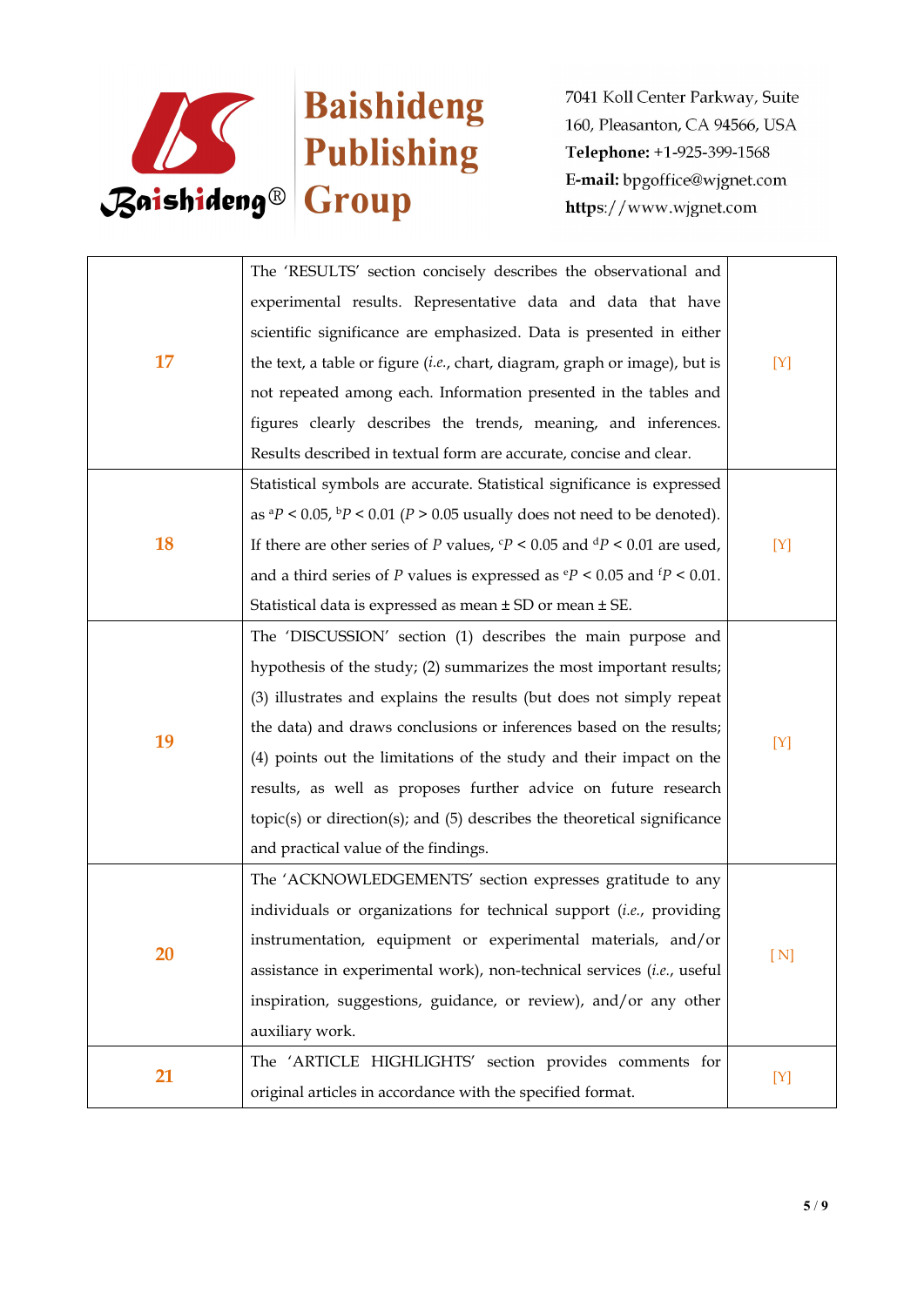

|    | The 'REFERENCES' section lists the references in the Vancouver                    |     |  |
|----|-----------------------------------------------------------------------------------|-----|--|
|    | style. This style uses Arabic numeral in-text citations based on the              |     |  |
|    | order of the first appearance of a source in the text. For citations              |     |  |
|    | where the author's name is indicated in the text, a superscript                   |     |  |
|    | number should be placed following the name (i.e, "Pang et al"). For               |     |  |
|    | citations where no author is indicated, a superscript number should               |     |  |
| 22 | be placed at the end of the sentence. Respective examples are: "Ma <sup>[1]</sup> | [Y] |  |
|    | reported ", "Pan et al <sup>[2-5]</sup> indicated "; "PCR has a high              |     |  |
|    | sensitivity <sup>[6,9]</sup> ." No superscript numbers are used when the          |     |  |
|    | reference number is described in the text; for example, "The                      |     |  |
|    | experimental method used has been described in reference [8]." The                |     |  |
|    | style of reference citations in tables is the same as that in the text            |     |  |
|    | (e.g., Pan et al <sup>[2-5]</sup> , please see reference [8]).                    |     |  |
|    | Journal references have been verified to ensure that there are no                 |     |  |
|    | duplicate references and that the PMID numbers are correct. For                   |     |  |
|    | references not yet included in PubMed: the name of Chinese                        |     |  |
| 23 | journals is spelled out using Chinese Pinyin, with the first letter of            |     |  |
|    | each word capitalized (e.g., Shijie Huaren Xiaohua Zazhi); the name of            | [Y] |  |
|    | journals in other languages are listed according to indexing                      |     |  |
|    | information retrieved from Google. Book references are presented                  |     |  |
|    | with all the information relevant to the electronic version.                      |     |  |
|    | The number of cited references is appropriate for the article type, as            |     |  |
|    | follows:                                                                          |     |  |
|    | Commentary: no less than 50;                                                      | [Y] |  |
| 24 | Review: no less than 100;                                                         |     |  |
|    | Article: no less than 30/26;                                                      |     |  |
|    | Case Report and Letter to the Editor: no less than 1.                             |     |  |
|    | The ethics-related statements are provided in accordance with the                 |     |  |
| 25 | manuscript type (e.g., Manuscript No.-Institutional review board                  | [Y] |  |
|    | statement, Manuscript No.-Animal care and use statement, etc.).                   |     |  |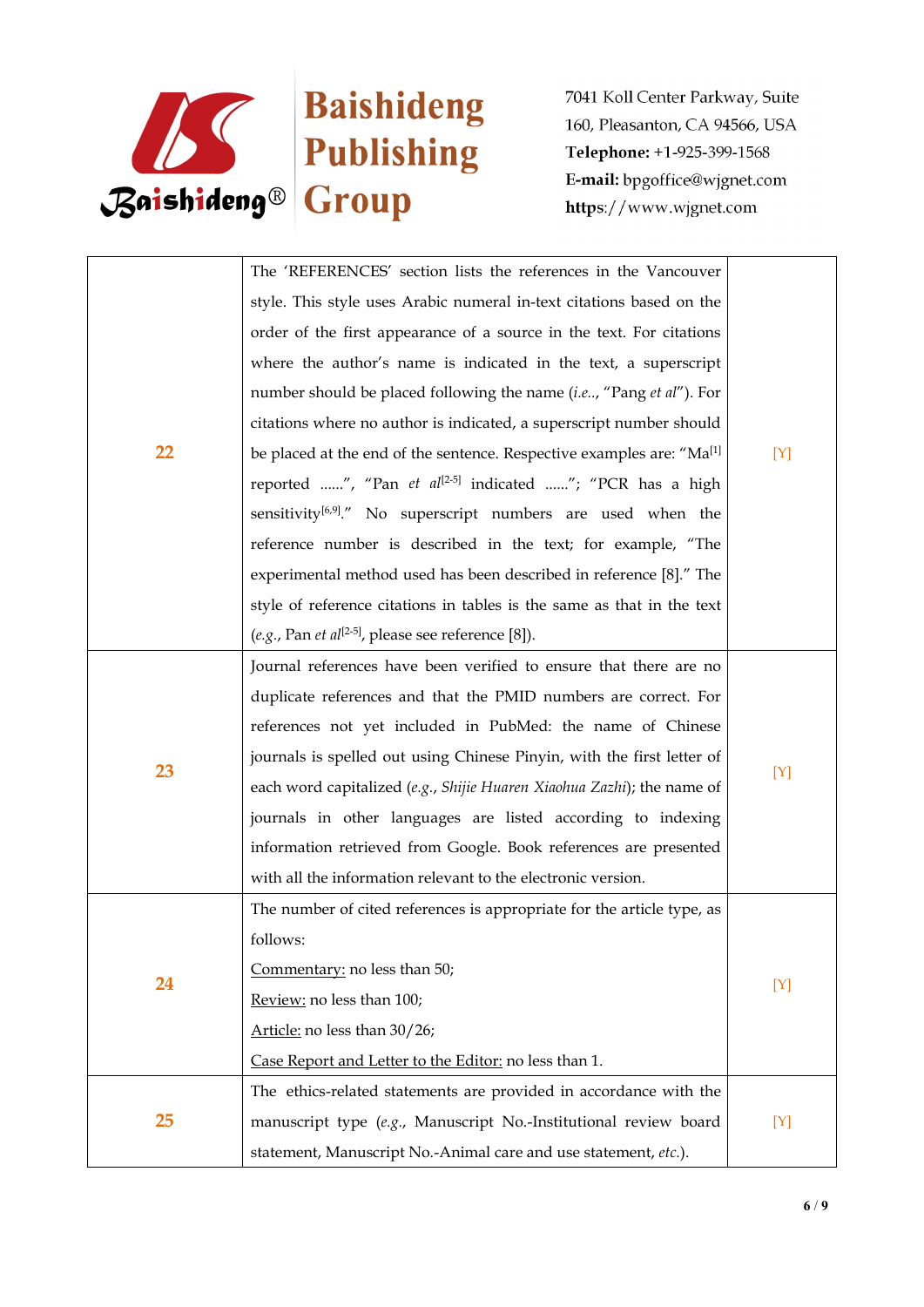

|    | The names of the peer reviewers and the scientific editor are present                     |         |
|----|-------------------------------------------------------------------------------------------|---------|
| 26 | at the end of the paper $(e.g., P\text{-}Reviewer: Hugot D S\text{-}Editor: Wang)$        | $[Y]$   |
|    | JL).                                                                                      |         |
|    | The order and numerical labeling of tables and figures is consistent                      |         |
|    | with their appearance and presentation in the text. Symbols in                            |         |
|    | tables (e.g., +, -, $\times$ , ÷, $\ast$ ) correctly correspond to the definitions in the |         |
|    | footnotes. Only one legend is provided for each multi-panel figure                        |         |
| 27 | consisting of color graphs, black and white graphs, or line graphs                        | $[ Y ]$ |
|    | that depicts data of the same theme. For example: Figure 1                                |         |
|    | Pathological changes in atrophic gastritis tissue before and after                        |         |
|    | treatment. A: ; B: ; C: ; D: ; E: ; F:                                                    |         |
|    | Split pictures include flow charts, line graphs, histograms, and                          |         |
| 28 | graphs including text. Unsplit pictures include meta-analysis                             | [Y]     |
|    | diagrams, PCR amplification curves, and survival curves.                                  |         |
|    | The author(s) highlighted the changes made to the manuscript                              |         |
| 29 | according to the peer-reviewers' comments.                                                | $[Y]$   |
|    | The responses to the peer-reviewers' comments are consistent with                         |         |
| 30 | the changes made to the manuscript.                                                       | [Y]     |
|    | The revised manuscript is provided (file name: Manuscript                                 |         |
|    | No.-Review; e.g., 870- Review).                                                           |         |
|    | The letter of peer-reviewers' comments is provided (file name:                            |         |
| 31 | Manuscript No.-Peer-review(s); e.g., 870-Peer-review(s)).                                 | $[Y]$   |
|    | The response letter is provided (file name: Manuscript                                    |         |
|    | No.-Answering reviewers; e.g., 870-Answering reviewers).                                  |         |
|    | The related ethics and relevant documents are provided, such as (1)                       |         |
|    | Approved grant application form(s) or funding agency copy of any                          |         |
|    | approval document(s) (file name: Manuscript No.-Grant application                         |         |
| 32 | form(s)); (2) Biostatistics review certificate (file name: Manuscript                     | [Y]     |
|    | No.-Biostatistics statement); (3) Conflict-of-interest statement (file                    |         |
|    | name: Manuscript No.-Conflict-of-interest statement); (4) Clinical                        |         |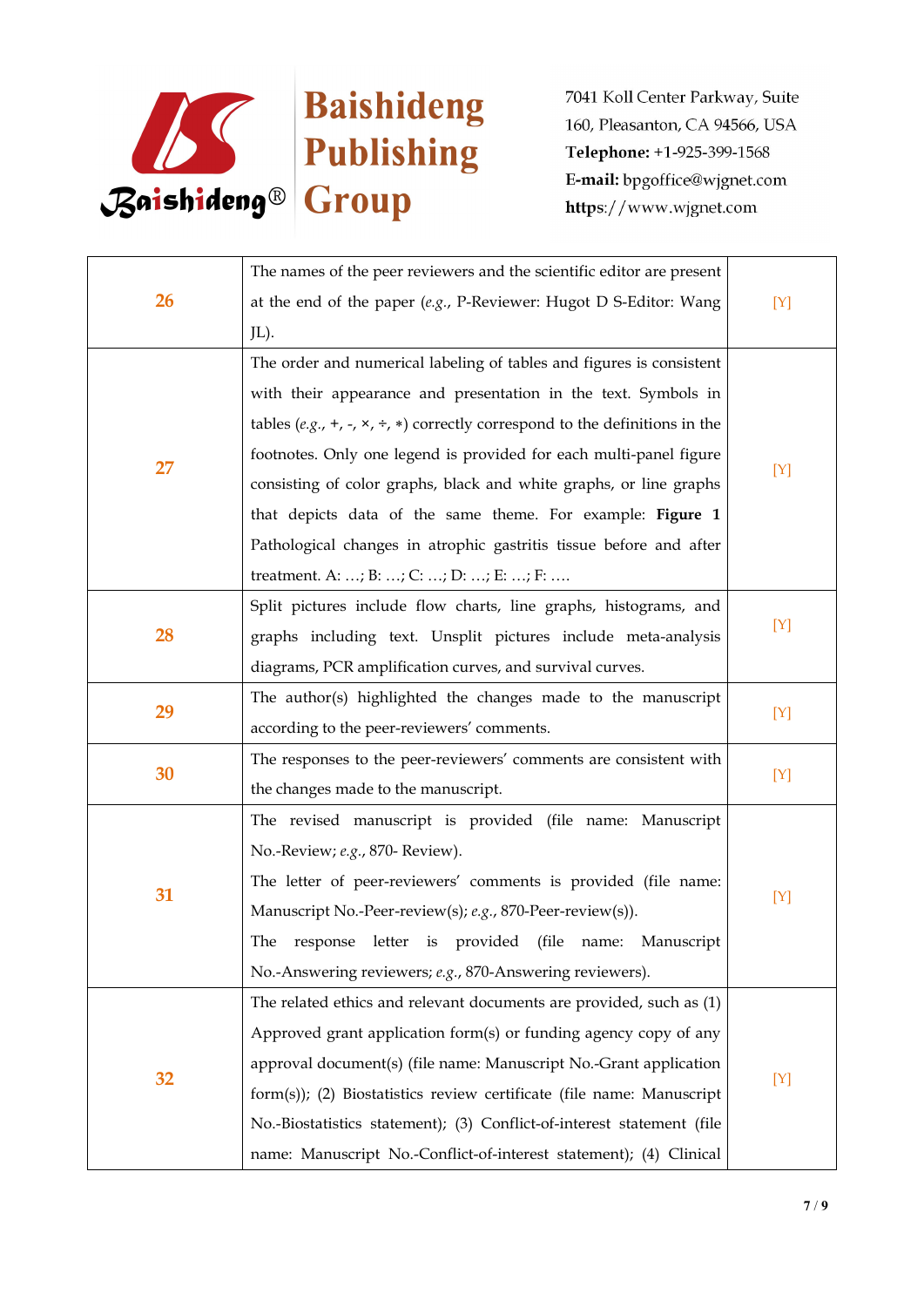

| trial registration statement (file name: Manuscript No.-Clinical trial    |       |
|---------------------------------------------------------------------------|-------|
| registration statement); (5) Institutional review board approval form     |       |
| or document (file name: Manuscript No.-Institutional review board         |       |
| statement); (6) Institutional animal care and use committee               |       |
| approval<br>form<br>document<br>(file<br>Manuscript<br>or<br>name:        |       |
| No.-Institutional animal care and use committee statement), and (7)       |       |
| Signed informed consent form(s) or document(s) (file name:                |       |
| Manuscript No.-Informed consent statement).                               |       |
| All authors signed the BPG Copyright license agreement form (file         |       |
| 33<br>Manuscript No.-Copyright license agreement;<br>name:<br>e.g.,       | $[Y]$ |
| 870-Copyright license agreement).                                         |       |
| The language certificate provided by authors who are non-native           |       |
| 34<br>speakers of English meets the BPG requirements (file name:          | [Y]   |
| Manuscript No.-Language certificate; e.g., 870-Language certificate).     |       |
| The photos licensed in the Agreement for Use of Personal Photos           |       |
| are consistent with those in the paper (file name: Manuscript             |       |
| 35<br>No.-Agreement for use of personal photos; e.g., 870-Agreement for   | [N]   |
| use of personal photos).                                                  |       |
| This document (Checklist of Responsibilities for Scientific Editors)      |       |
| 36<br>has been saved under the file name: manuscript No.-Scientific       | [Y]   |
| editor work list (e.g., 870-Scientific editor work list).                 |       |
| A CrossCheck investigation (an effective tool for detecting unoriginal    |       |
| content, enabling our editors to preserve the journal's integrity and     |       |
| the authors' copyright) has been performed for the manuscript via         |       |
| the website: http://www.ithenticate.com/. The results document            |       |
| 37<br>contains the following information for the manuscript: "Name of     | [Y]   |
| journal", "Manuscript No.", "Columns", "Title" and "Author list".         |       |
| The Figure of the CrossCheck results is saved in JPEG format (.jpg) at    |       |
| 1440 $\times$ 680 pixel resolution. The PDF of the CrossCheck results has |       |
| been saved under the file name: manuscript No.- CrossCheck report         |       |